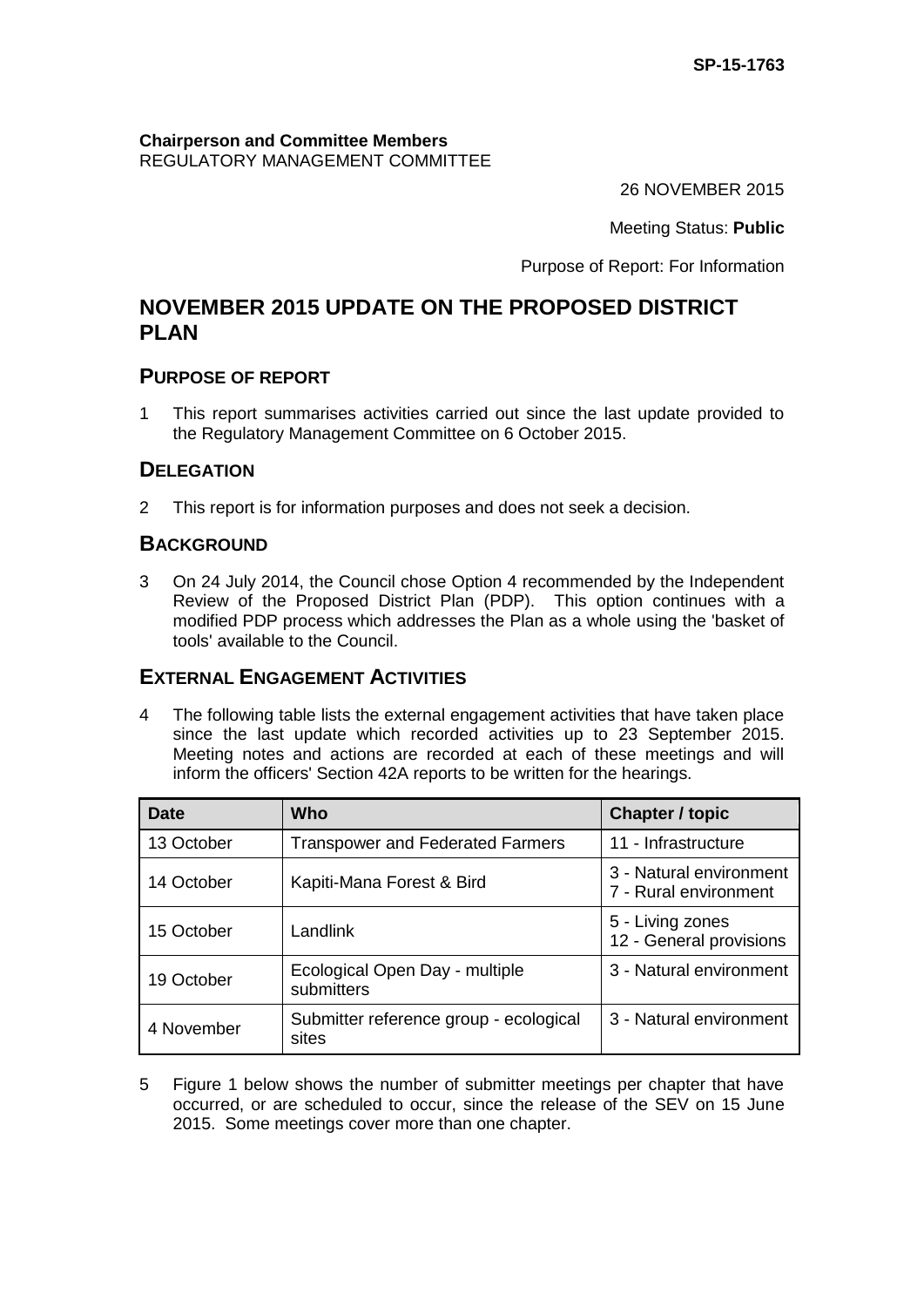

**Figure 1**

6 Figure 2 below shows the total number of submitter meetings that have occurred per month since the release of the SEV.



**Figure 2**

## **TE OHU TAIAO**

7 On 25 August, Te Whakaminenga O Kāpiti appointed Te Ohu Taiao to provide iwi input into the PDP. Since its appointment Te Ohu Taiao have had a series of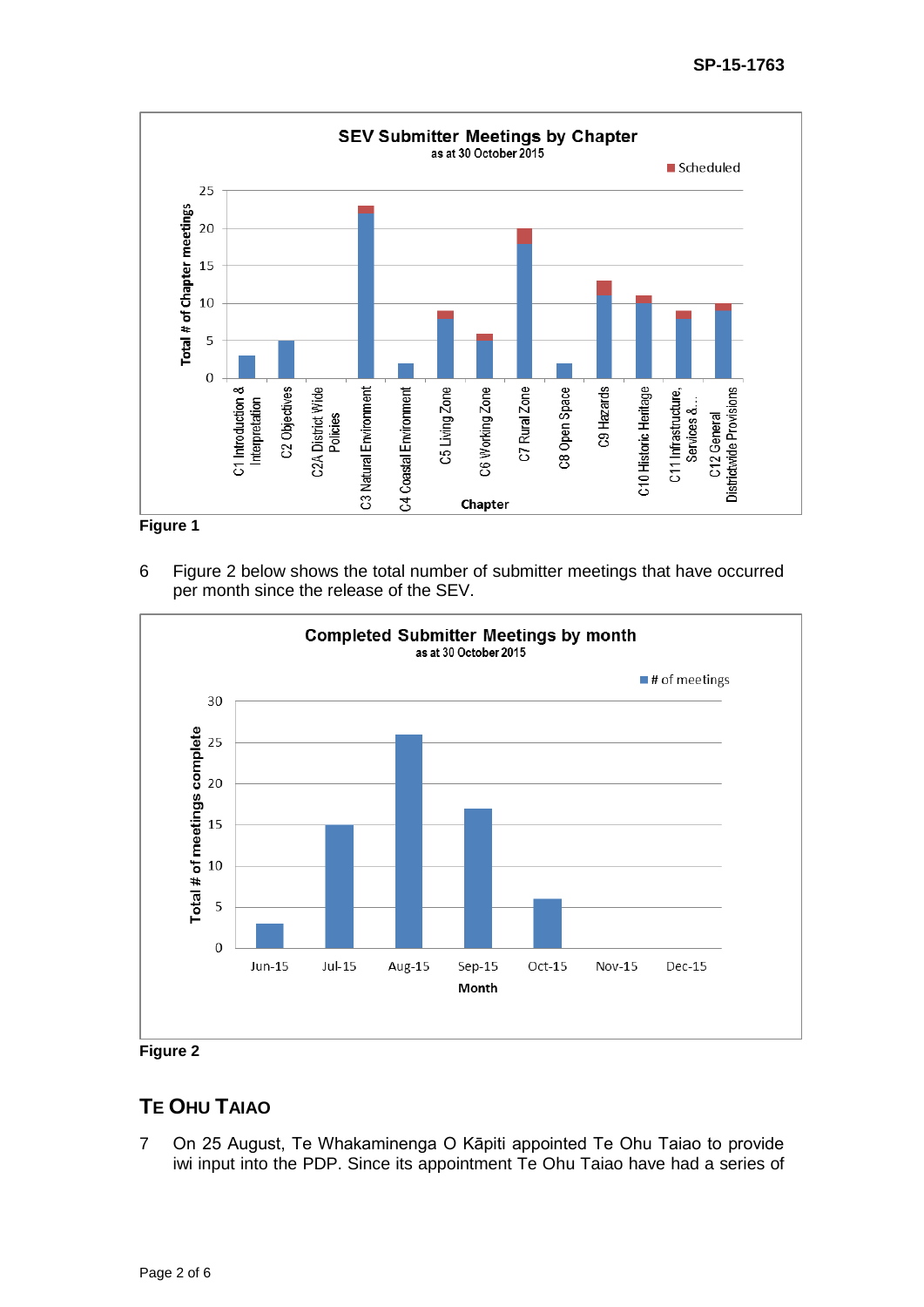workshops with Chapter Leads to understand and provide comments on changes made in the Submitter Engagement Version (SEV) of the PDP.

- 8 Workshops on the following topics have already taken place:
	- Chapter 2 Objectives
	- Chapter 3 Natural Environment
	- Chapter 3 (Chapter 4 in PDP) Coastal Environment
	- Chapter 7 Rural Zones
	- Chapter 8 Open Space
	- Chapter 9 Hazards
	- Chapter 10 Historic Heritage
	- Chapter 11 Infrastructure
	- Chapter 12 General Plan Provisions
	- Airport Plan Change Briefing only
- 9 In addition to the above, Te Ohu Taiao attended the PDP prehearing meeting on Outstanding Natural Landscapes on 14 September, and are also being briefed on upcoming areas of work that may be of interest to iwi, some of which will feed into the PDP process.

#### **OTHER ACTIVITIES**

- 10 Other activities undertaken by the PDP team since the last update include:
	- The Proposed Urban Tree Variation closed for submissions on 30 October and 34 submissions were received.
	- Report to 15 October meeting of Council recommending appointment of the final three commissioners (including the appointment of Miria Pomare as Iwi Commissioner) for the PDP hearings panel. The Council appointed Councillor Diane Ammundsen, Councillor Mike Cardiff, and Miria Pomare.

### **CONSIDERATIONS**

#### Policy considerations

11 There are no policy considerations that need to be referenced.

#### Legal considerations

12 There are no legal considerations that need to be referenced. Simpson Grierson provided legal input into the preparation of the Submitter Engagement Version of the PDP and will continue to do so as required.

#### Financial considerations

13 Costs are within budget for the 2015/16 financial year.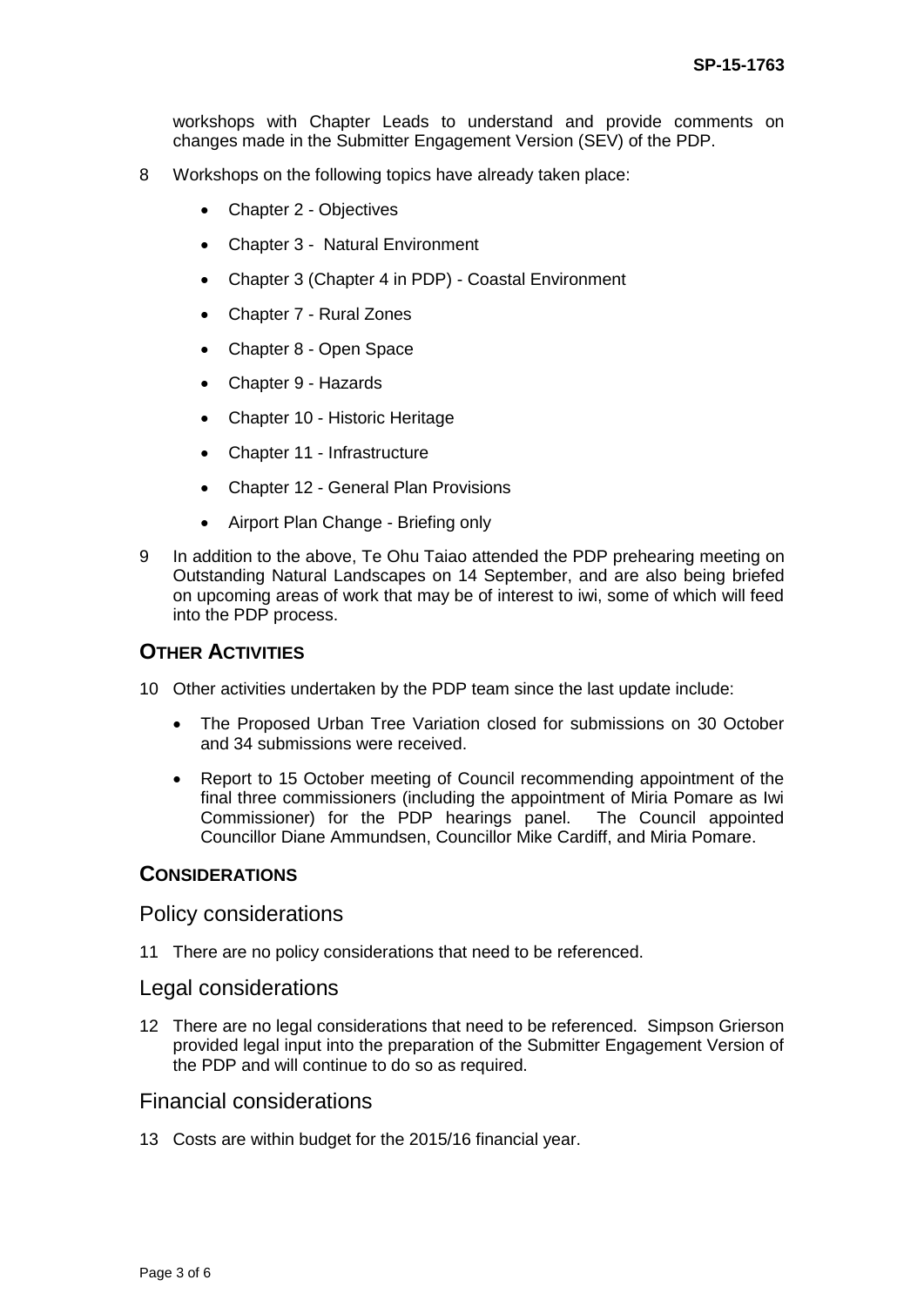### Implementation plan update

14 The implementation plan is appended as Appendix 1.

### Tāngata whenua considerations

15 As identified above at its meeting on 25 August, Te Whakaminenga O Kāpiti appointed Te Ohu Taiao to provide iwi input into the PDP, and an update on progress is provided in this report.

#### **SIGNIFICANCE AND ENGAGEMENT**

### Degree of significance

16 The PDP is subject to Resource Management Act processes and, therefore, the Council's Significance and Engagement Policy does not apply.

#### Engagement

17 The PDP implementation plan (refer to Appendix 1) provided for additional submitter engagement, facilitated and prehearing meetings between June and November. In addition to the Te Ohu Taiao workshops, a total of 23 planner drop ins, 44 strategic meetings and 1 prehearing have been held during this period. With the Hearings planned to start in April next year, the submitter engagement phase ends in November and work is shifting to get ready for the hearings. The implementation plan allows for further facilitated meetings and prehearings prior to the hearings as required. However given the time constraints the need for these will need to be carefully assessed.

## Publicity and communications

- 18 There is a Communications Plan for the PDP. In line with this, Edition 11 of the PDP Update Newsletter was provided to submitters on 5 November 2015. The update focussed on the appointment of the final three members and shifting to hearings early next year.
- 19 Following the end of the submission period for the Urban Tree Variation a media release was issued. The media release gave brief information about the number of submissions, the effect of the variation, and the next steps in the process.

## **RECOMMENDATIONS**

20 That the Regulatory Management Committee notes report SP-15-1763.

| <b>Report prepared by</b> | <b>Approved for</b><br>submission                 | <b>Approved for</b><br>submission                      |
|---------------------------|---------------------------------------------------|--------------------------------------------------------|
| <b>Suzanne Rushmere</b>   | <b>Wayne Maxwell</b>                              | Stephen McArthur                                       |
| <b>Policy Planner</b>     | <b>Group Manager</b><br><b>Corporate Services</b> | <b>Group Manager</b><br><b>Strategy &amp; Planning</b> |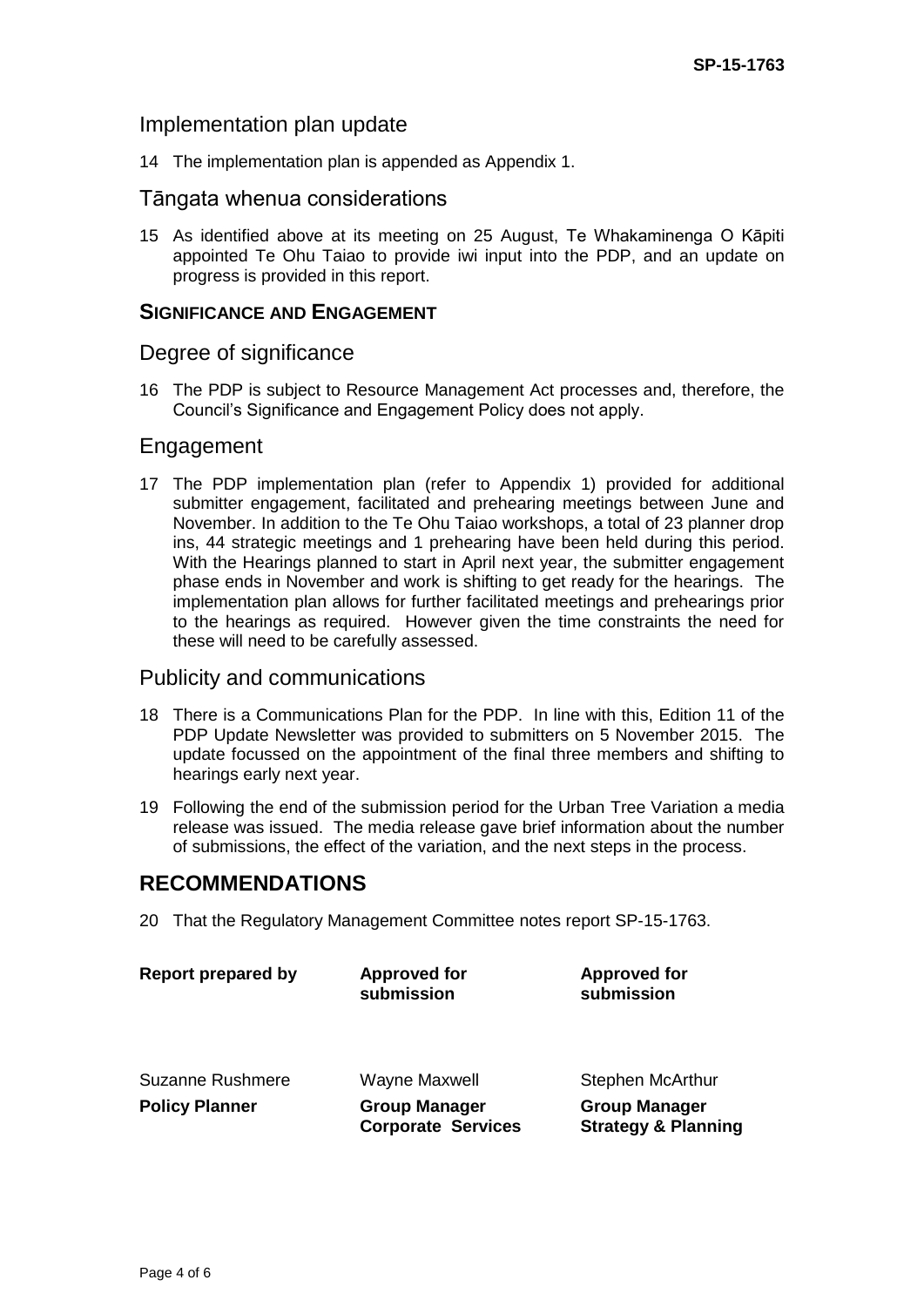## **ATTACHMENTS**

Appendix 1 PDP Implementation Plan